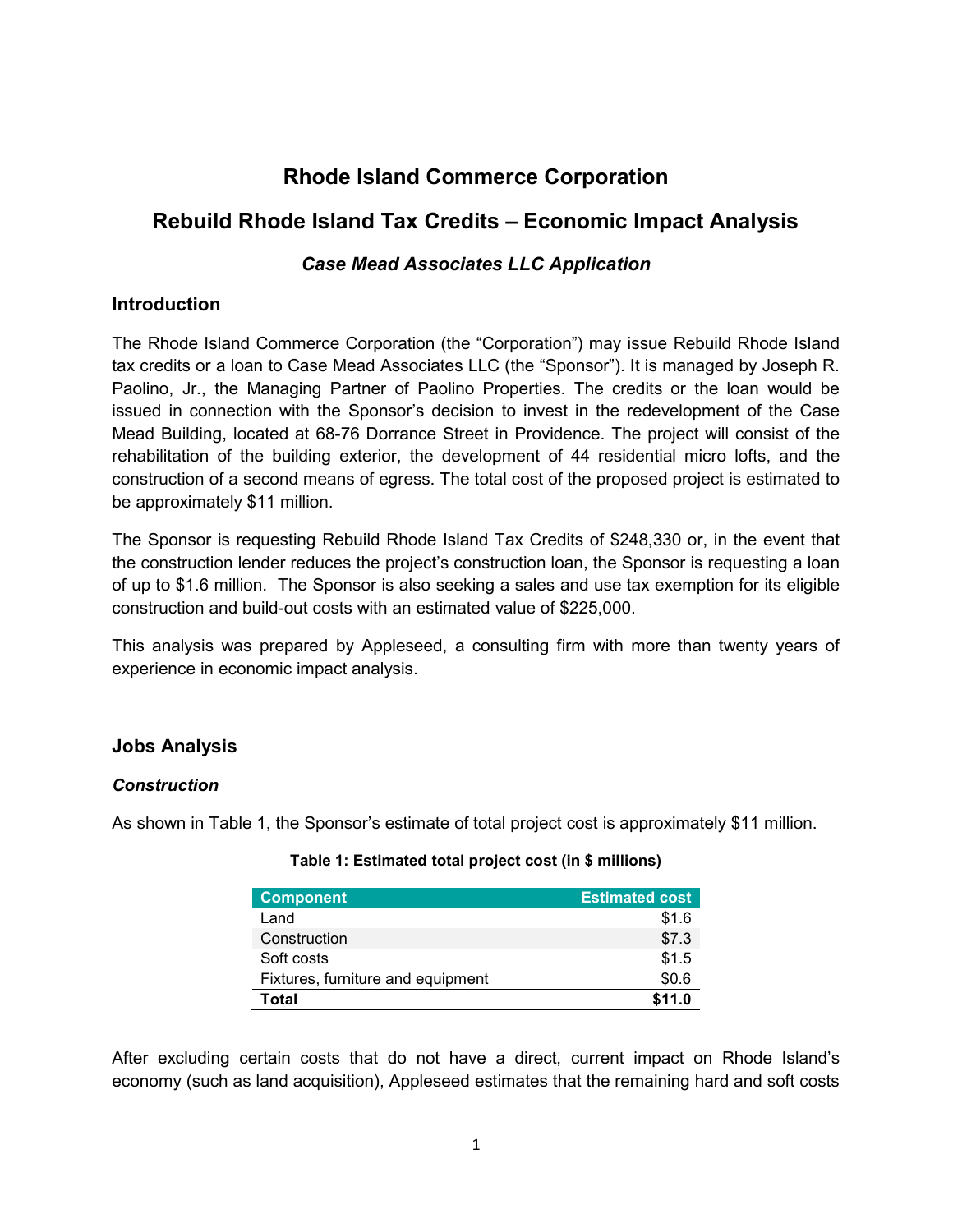total \$9.5 million. Appleseed estimates that direct expenditures of \$9.5 million will directly and indirectly generate:

- 74 person-years<sup>1</sup> of work in Rhode Island;
- More than \$4.0 million in earnings;
- More than \$12.5 million in statewide economic output<sup>2</sup>; and
- A one-time increase of nearly \$6.5 million in Rhode Island's GDP.

These impacts are summarized below in Table 2. The project's *direct impact* is the impact of the company's direct spending on design and construction. Its indirect impact is the effect of spending by contractors for goods and services (e.g. insurance, construction materials, etc) purchased from other Rhode Island businesses.

#### Table 2: Direct and indirect impact of construction spending (employment in person-years; income, value-added and output in millions of 2017 dollars)

|                     | <b>Employment</b> | <b>Earnings</b> | <b>Value added</b> . | <b>Output</b> |
|---------------------|-------------------|-----------------|----------------------|---------------|
| Direct Effect       | 46                | \$2,7           | \$4.3                | \$9.0         |
| Indirect Effect     | 28                | \$1.3           | \$2.2                | \$3.5         |
| <b>Total Effect</b> | 74                | \$4.0           | \$6.5                | \$12.5        |

In addition to the impacts on employment, earnings, output and state GDP cited above, direct spending of \$9.5 million would generate a projected one-time increase of approximately \$235,000 in taxes paid to the State during construction, including:

- \$150,000 in state personal income taxes paid by Rhode Island workers employed on the project, or whose jobs are indirectly attributable to the project;
- \$66,000 in state sales taxes paid on those workers' taxable household spending;
- \$19,000 in state business corporation taxes

Most of the activity reflected in Table 2 will occur during a nineteen-month construction period (estimated to be 2017-2018). The anticipated wage rates for construction jobs are shown below in Table 3. Anticipated wage rates are the median hourly wage for these occupations in Rhode Island.

 $1$  A person-year is equivalent to the time worked by one person who is employed full-time for a year. For example, it could represent the work of two people who are each employed full-time for six months; or the work of one person who is employed half-time for two years.

<sup>&</sup>lt;sup>2</sup> Output is a measure of the total sales by Rhode Island companies (including the "sale" of labor by Rhode Island households) generated by the project.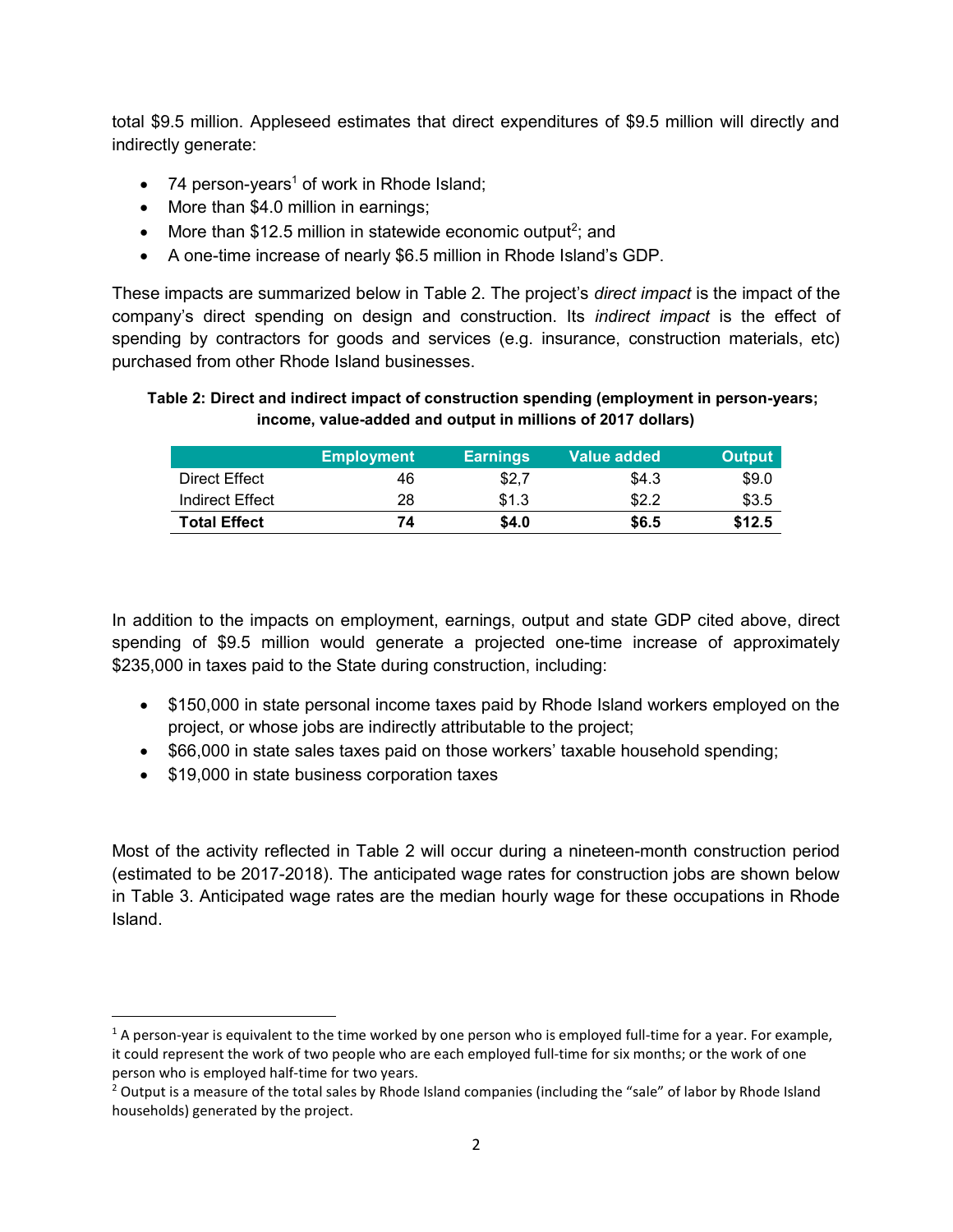#### Table 3: Anticipated wages during construction

| <b>Occupation</b>    | RI median hourly wage <sup>3</sup> |
|----------------------|------------------------------------|
| Architect            | \$40.76                            |
| Construction manager | \$54.17                            |
| Carpenter            | \$21.04                            |
| Electrician          | \$24.86                            |
| Plumber              | \$23.54                            |
| Painter              | \$18.10                            |
| Laborer              | \$18.33                            |

Fringe benefits associated with these jobs are expected to be in accordance with industry norms, with the cost of such benefits generally ranging between 22 and 28 percent of wages. Workers who fill these jobs are expected to be drawn primarily from the Providence-Warwick RI-MA New England City and Town Area (NECTA).

#### Annual operations

The Sponsor estimates that when the project is completed, two workers will be employed to manage and maintain the building, each with annual earnings of \$45,000. Upon stabilization, other operating costs are estimated at \$243,399. Based on these estimates, Appleseed projects (as shown below in Table 4), that when the project is completed and fully occupied (which is estimated to occur in 2018), it will directly and indirectly account for:

- 4 full-time equivalent jobs in Rhode Island, with approximately \$168,000 in annual earnings (in 2019 dollars);
- Approximately \$443,000 in annual statewide economic output;
- An increase of \$258,000 in Rhode Island's annual GDP.

Table 4: Direct and indirect impact of annual operations (employment in FTE; income, valueadded and output in thousands of 2019 dollars)

|                     | <b>Employment</b> | <b>Earnings</b> | Value added | <b>Output</b> |
|---------------------|-------------------|-----------------|-------------|---------------|
| Direct Effect       | ٩4                | \$132           | \$196       | \$334         |
| Indirect Effect     |                   | \$36            | \$62        | \$109         |
| <b>Total Effect</b> |                   | \$168           | \$258       | \$443         |

In addition to the impacts on employment, earnings, output and state GDP cited above, ongoing operations of the completed project would generate approximately \$9,900 in taxes paid annually to the State, including:

<sup>&</sup>lt;sup>3</sup> Rhode Island Department of Labor and Training, Occupational Employment Statistics, 2015

<sup>&</sup>lt;sup>4</sup> Direct employment includes both the two workers cited above and 1 FTE with contract service providers